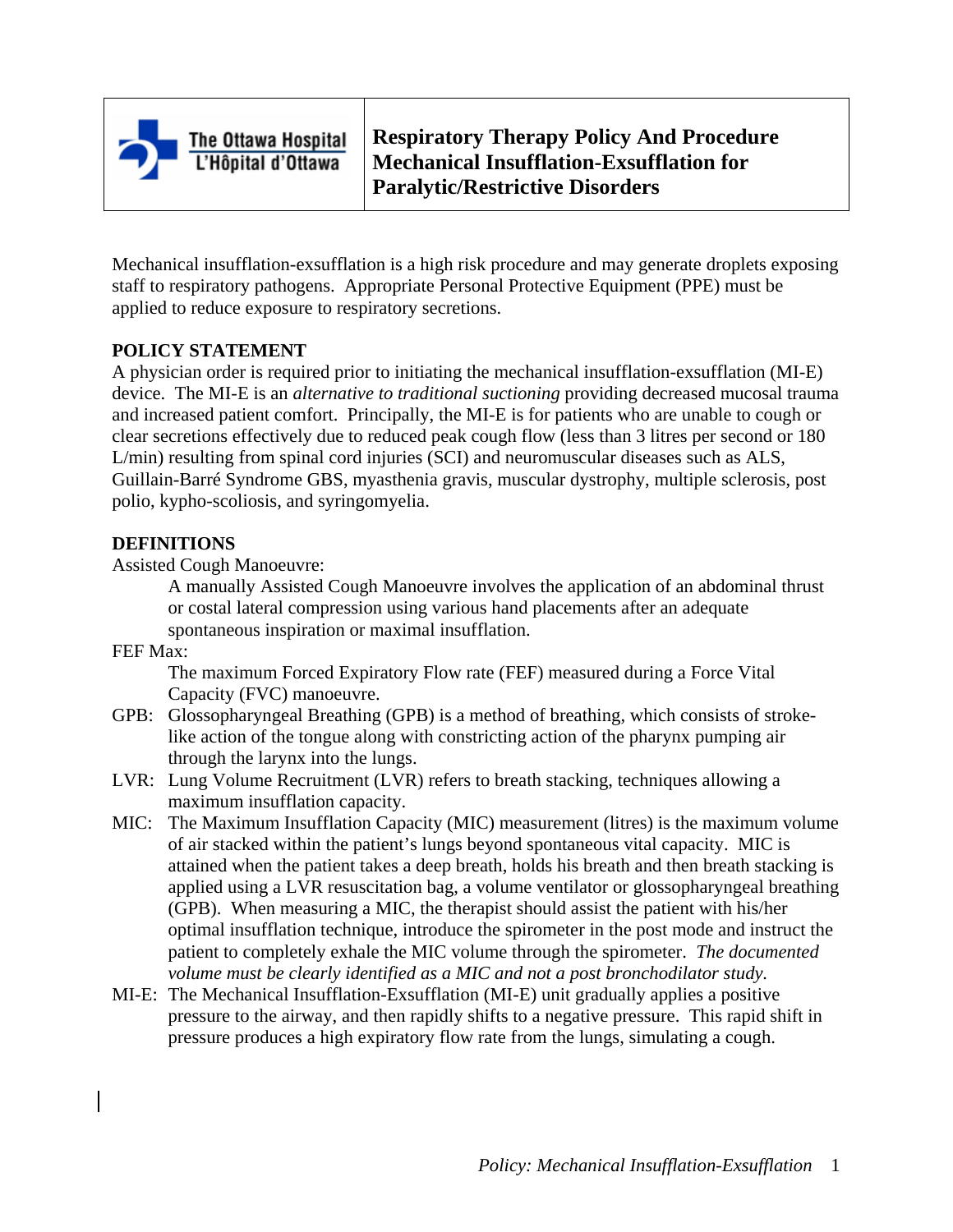MI-E may:

- recruit lung volumes;
- treat and prevent atelectasis:
- improve cough effectiveness;
- increase mechanical compliance;
- optimize thoracic range of motion;
- increase speaking volume.

PCF: Peak Cough Flow (PCF) is measured by using a peak flow meter.

The PCF is the velocity of air being expelled from the lungs after a **cough** manoeuvre. This measurement can be expressed in L/min or L/sec (L/min divided by 60). It is useful to measure:

- spontaneous PCF (PCF sp)
- PCF from MIC (PCF bag, PCF vent, or PCF gpb)
- PCF from MIC with an assisted cough timed with the cough (PCF bag & assist, PCF vent & assist or PCF gpb & assist)

*The PCF correlates well with the actual FEF Max (L/sec) measurement commonly measured with the spirometer. Multiply your FEF value by 60 to obtain a PCF measurement in L/min.* 

# **CRITERIA**

## The patient must be **alert, cooperative with respiratory manoeuvres and able to communicate**.

## **CLINICAL INDICATIONS**

- An established diagnosis as paralytic/restrictive disorder (refer to the Policy Statement section).
- Patient is unable to cough or clear secretions effectively with a PCF less than 180 L/min using LVR with bag, GPB or volume ventilator (& assisted cough manoeuvre when indicated).
- Patient is overly fatigued when performing LVR with the resuscitation bag, GPB or volume ventilator.

# **ABSOLUTE CONTRA-INDICATIONS**

*Supplemental oxygen should not be bled into the MI-E circuit. Oxygen will pass through the fan system during the exsufflation phase resulting in a potential fire hazard.*

- Presence of haemoptysis, untreated or recent pneumothorax, bullous emphysema, nausea and emesis, severe COPD, severe asthma and recent lobectomy.
- Increased intra cranial pressure (ICP) including ventricular drains.
- Impaired consciousness / inability to communicate in instances where the patient does NOT have an artificial airway.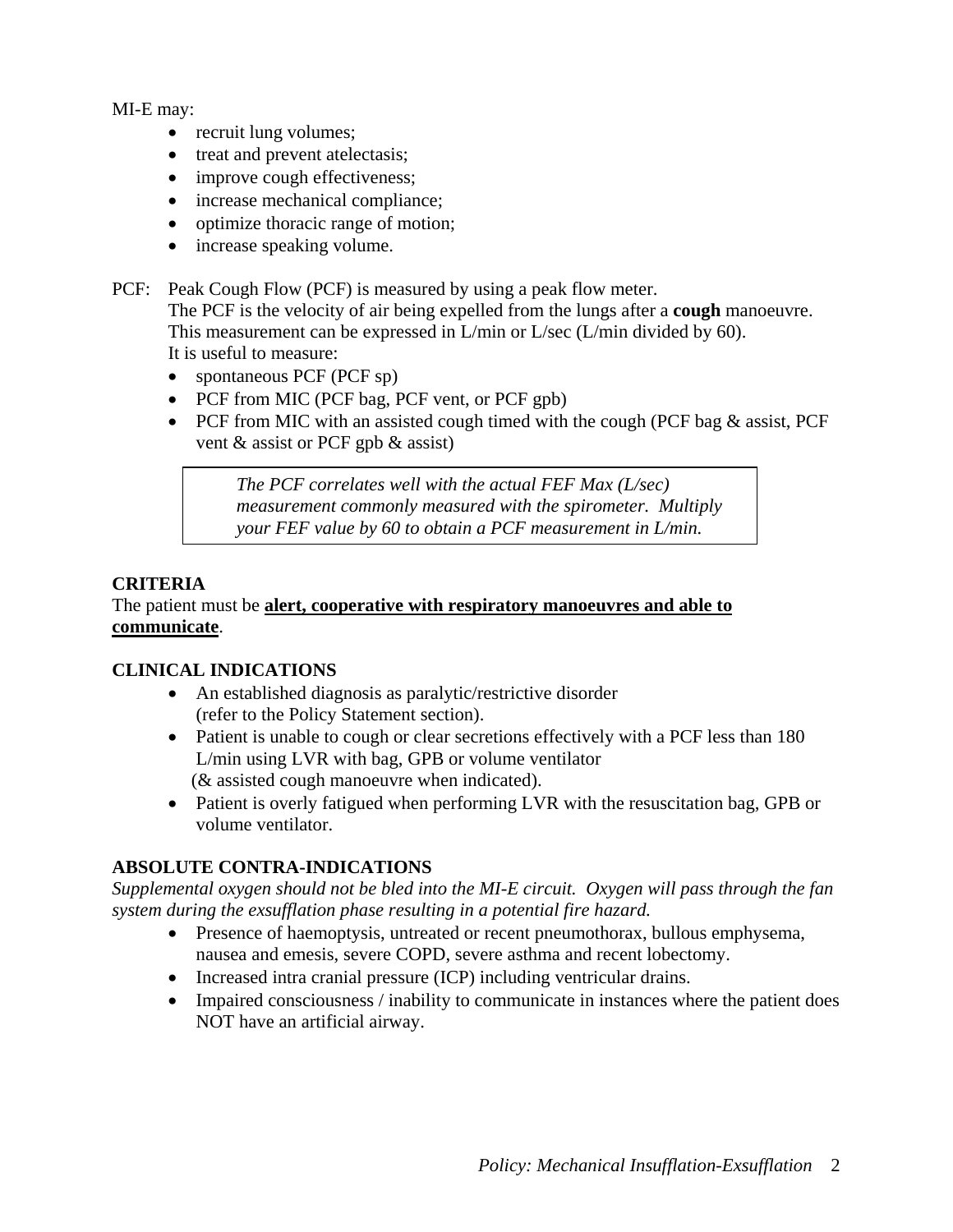#### **RELATIVE CONTRA-INDICATIONS**

- therapy immediately following meals;
- tachypnea;
- history of COPD and pneumothorax;
- large pleural effusion;
- cervical spinal injury unclear;
- hemodynamic instability;
- impaired consciousness / inability to communicate where the patient has an artificial airway.

*The use of the MI-E in patients with intrinsic lung diseases (such as chronic obstructive pulmonary disease (COPD), bronchiectasis, cystic fibrosis (CF), pulmonary fibrosis, and asthma) where secretions may be abundant should be introduced with caution and at times may not be indicated. The efficacy of the treatment in this instance must be monitored by a physician specialized in lung physiology such as a staff respirologist or intensivist.* 

*The use of the MI-E in other conditions not specified in the policy should be discussed with the care team.* 

## **PRECAUTIONS**

- Patients known to have cardiac instability should be monitored for arrhythmias (especially acute SCI), oximetry (Sp02), dyspnea, vital signs & symptoms.
- Patients with a combination of intrinsic diseases and paralytic/restrictive disorders must be referred to a staff respirologist or intensivist for consultation (the MI-E may cause early closure in flaccid airways such as COPD, CF, bronchiectasis).
- Patients with long-standing thoracic cage restriction who may have severely reduced thoracic compliance will require slow incremental insufflations during the initial introductory period.
- Notify physician if chest pain is present.

## **EQUIPMENT**

- appropriate PPE;
- MI-E apparatus;
- filter;
- connector with pressure port for the Emerson In-Exsufflator model 2-CMH;
- 5 foot (180 cm) disposable smooth bore tubing;
- 10 six inch (15 cm,) flex tube with 15 mm connector for trached or intubated patients;
- transparent mask (preferred option);
- trach / endotracheal connector ;
- mouth piece and nose clip (optional) for exceptional circumstances;
- suction source on stand-by for patients with artificial airways and as clinically indicated for other patients (in-line suction where indicated in isolation cases).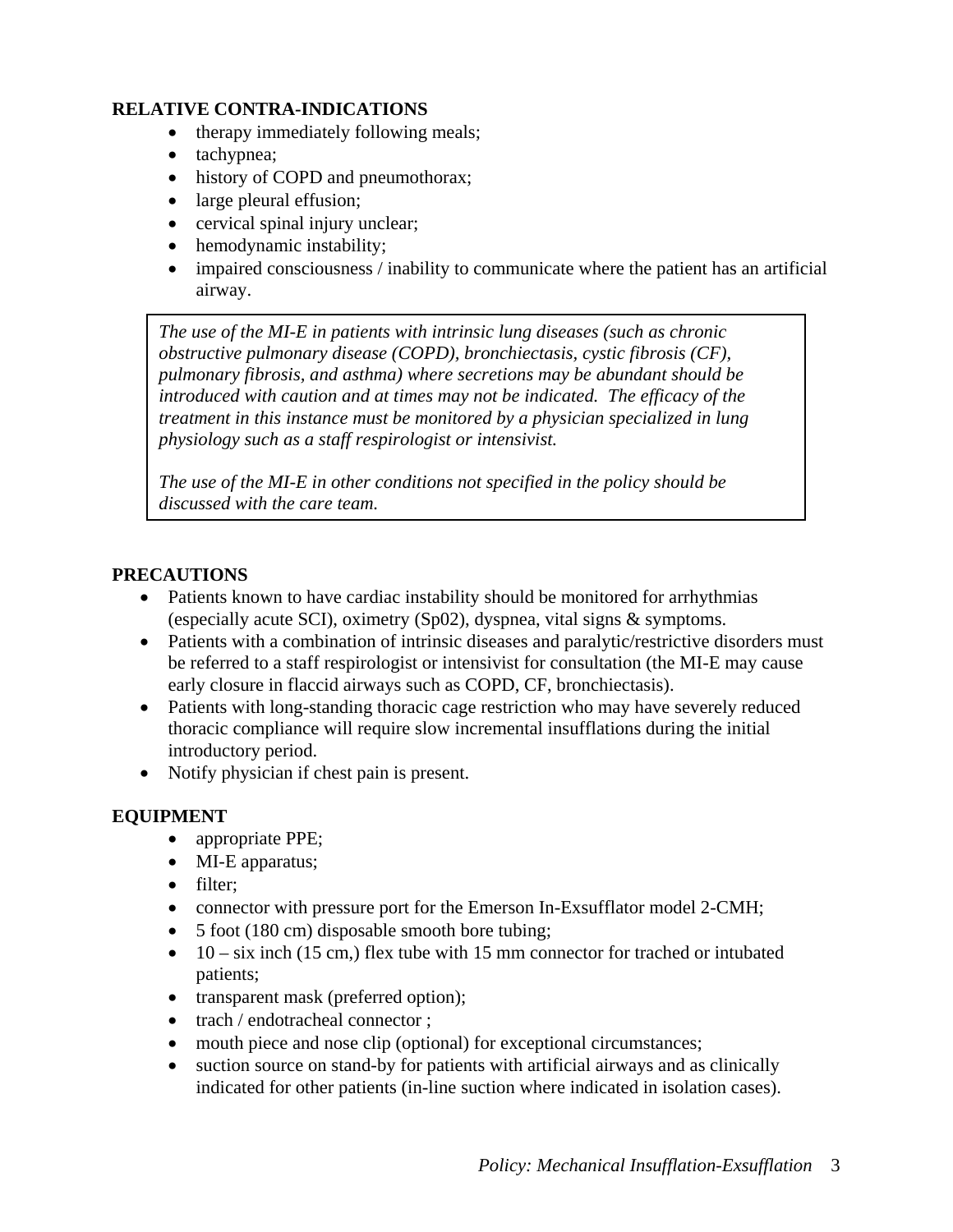## **PROCEDURE**

The MI-E is best performed in the sitting or semi recumbent position however, can be done in supine. C-spine stabilization must be assessed and the head and neck must always be supported (appropriate brace or collar) if an assisted cough manoeuvre is performed in coordination with the exsufflation phase.

MI-E sessions are usually performed:

- QID, and prn, to a maximum of Q10 minutes to avoid hyperventilation;
- ideally in the morning *upon awakening*, before meals and at bedtime;
- with assisted cough BID and PRN when indicated.

The MI-E can be applied via mask, tracheostomy or endotracheal tube.

#### PRE THERAPY ASSESSMENT

- perform a general respiratory assessment / confirm pulmonary restriction / exclude significant obstructive disease;
- baseline spirometry and spirometry with the LVR bag;
- Sp02, pulse rate;
- optional: MIP / MEP and for non intubated patients PCF sp & PCF with LVR & PCF with LVR  $&$  assisted cough manoeuvre where applicable.

*In an emergency, perform modified respiratory assessment, and monitor the Sp02 and pulse rate. Other objective measures should be performed at the first available opportunity when the circumstance is no longer urgent*.

#### NOTE

- Initial suggested pressures should be set 5-10 cmH20 above the patients maximum MIP (to minimize the over stretching of the chest wall soft tissues and muscles). Gradually increase the pressures over the first 48 to 72 hours by 5-10 cmH20 until the ordered level is reached. In an acute condition, the pressure should be increased within a few sessions however, in emergent situations, utilize minimal effective pressure of +/-30 cmH20 from the onset (unless otherwise prescribed by physician).
- Minimal effective pressures are  $+/- 30$  cmH20 and the most common therapeutic range is +/- 40 to 50 cm H20.
- The exufflation pressure (absolute number) should never be less than the insufflation pressure.
- When initiating the MI-E it is important to maintain LVR with the bag on a daily basis, minimum twice a day, (AM & PM) and PRN thereafter. This ensures the patient will be able to resume LVR with the bag once the MI-E is discontinued.
- Patients requiring supplemental oxygen can be oxygenated with the resuscitation bag between MI-E treatments.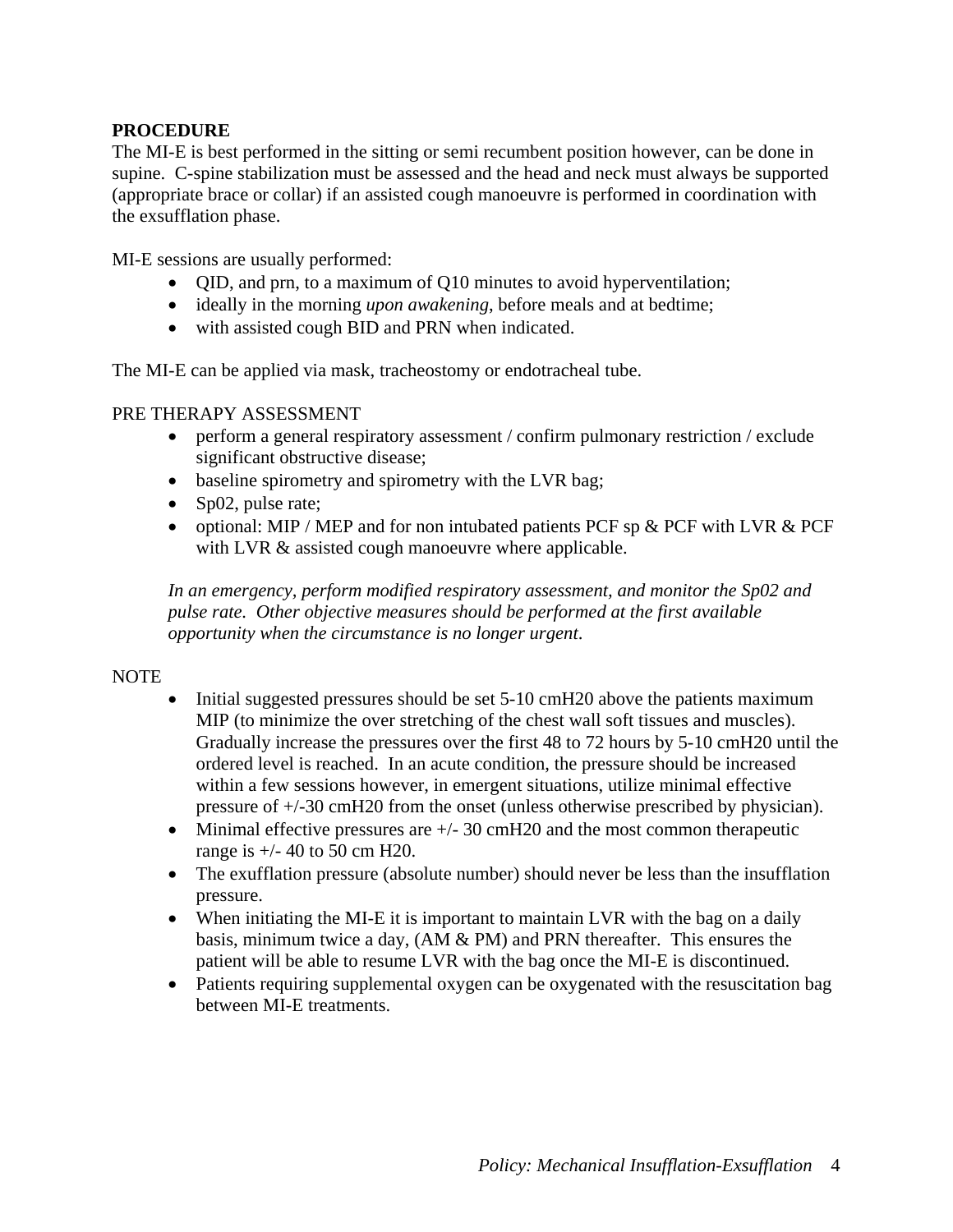# **EMERSON COUGHASSIST Model 3000**

To view the new model visit -<http://www.rehab.on.ca/irrd/education/slide.asp?slideid=1>

- 1. Assemble the necessary equipment.
- 2. Introduce the therapy and the procedure to the patient.
- 3. Press power ON.
- 4. Turn the *Inhale Pressure Control Knob (top right)* clockwise to maximum position. (varies the aspiratory pressure between 50-100% of the exhale pressure).
- 5. Set the initial insufflation/exsufflation pressure by occluding the end of the circuit with your gloved thumb while holding the *Manual Control Lever* in the inhale/exhale for a minimum of 2 seconds for each position. At the same time adjust the *Pressure Adjustment Knob (left of Manual Control Lever)* to the desired prescribed pressure while watching the manometer on the display panel. Release the Manual Control Lever to ensure the pressure returns to 0 cmH20.

**Remark:** Unequal pressures such as  $+30$ ,  $-35$  cmH20 may be prescribed to maximize the exsufflation phase while minimizing the stretch to the intercostals muscles during the insufflation phase. Turn the *Inhale Pressure Control Knob (top right)* to decrease the inhalation pressure.

## **Always verify pressure settings before starting each treatment!**

- 6. Apply the face mask interface securely and adjust to eliminate leak.
- 7. Coordinate therapy with patient breathing pattern.
- 8. Slide the *Manual Control Lever* to the (+) as the patient is breathing in. Hold for 3 seconds and vocalize IN-ONE THOUSAND, TWO-ONE THOUSAND, and THREE-ONE THOUSAND.
- 9. Rapidly slide the *Manual Control Lever* from the (+) to the (-). Hold for 2-3 seconds and vocalize COUGH ONE-THOUSAND, TWO-ONE THOUSAND (and THREE-ONE THOUSAND). An assisted cough manoeuvre may be added where indicated at the onset of the COUGH command.

## **Remember to rapidly shift the lever from (+) to the (-). This sudden change promotes the greatest pressure gradient and a maximum expiratory flow.**

- 10. Repeat the inhale/exhale cycle 3-5 times.
- 11. Remove the face mask while maintaining the (-) pressure to clear the secretions from the airway.
- 12. Rest 30 seconds to avoid hyperventilation between treatments.
- 13. One treatment is equal to 3-5 cycles and one session is equal to 3-5 treatments.
- 14. Suction should be on standby if clinically indicated. Suctioning beyond the tracheostomy and endotracheal tube is rarely indicated.
- 15. Assess treatment efficacy including weekly spirometry to assess PCF.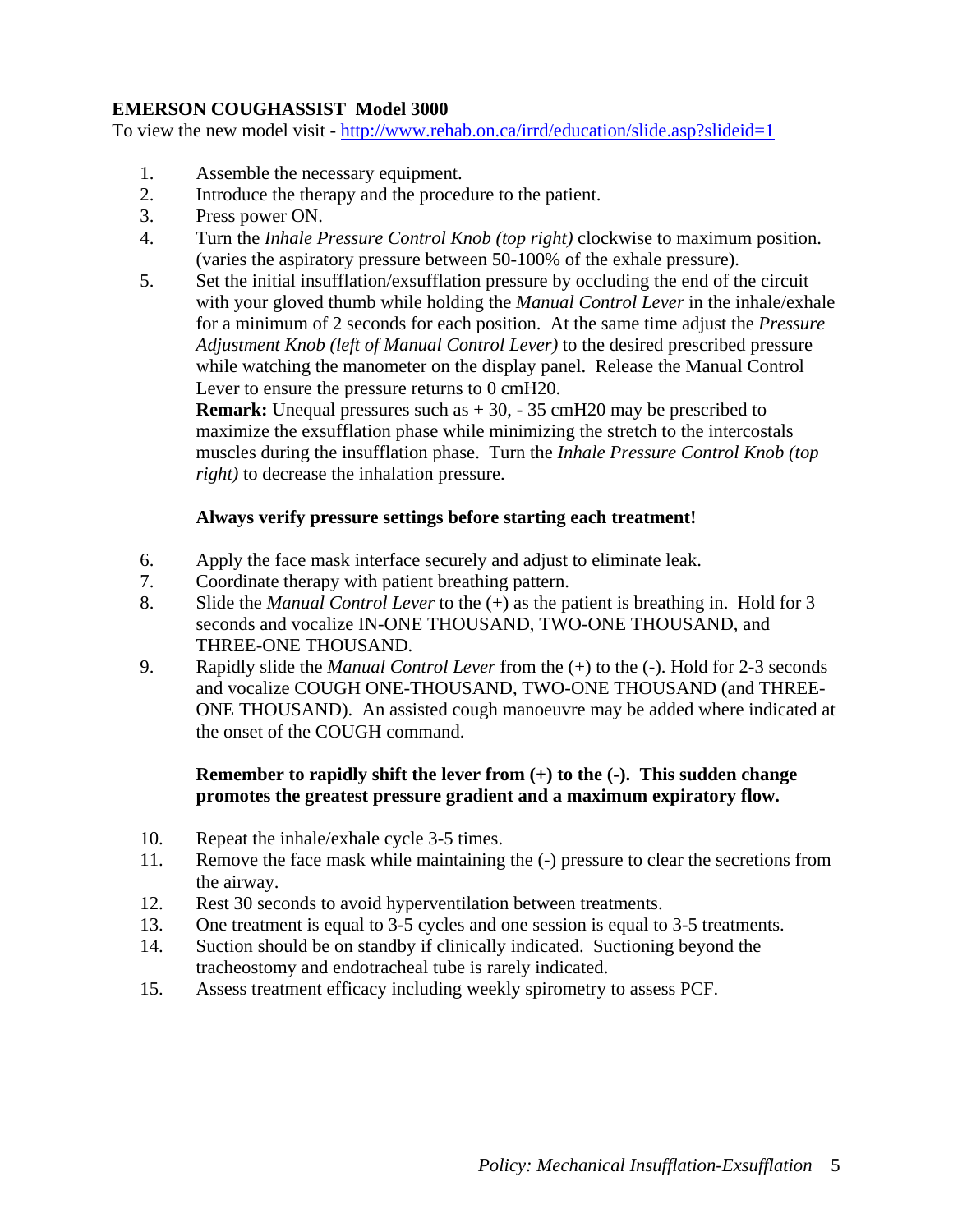# **EMERSON IN-EXSUFFLATOR Model 2-CMH**

To view the older model -<http://www.rehab.on.ca/irrd/education/slide.asp?slideid=20>

- 1. Assemble the necessary equipment.
- 2. Introduce the therapy and the procedure to the patient.
- 3. Close off both inhale and exhale pressure adjustment knobs (bottom left) by turning them fully clockwise.
- 4. Press power switch ON.
- 5. Set the initial insufflation/exsufflation pressure by adjusting the maximum pressure/suction knob. Verify your pressure setting by occluding the end of the circuit with your gloved thumb and sliding the chrome elbow to inhale and exhale for a minimum of 2 seconds for each position. Repeat until you have the desired pressure. **Remark:** Unequal pressures such as  $+30$ ,  $-35$  cmH20 may be prescribed to maximize the exsufflation phase while minimizing the stretch to the soft tissues and intercostals muscles during the insufflation phase. The exufflation pressure (absolute number) should never be less than the insufflation pressure. Adjust your pressures as above to the highest pressure reading then introduce a leak by turning the inhale pressure adjustment knob (bottom-middle of unit) to the desired reduce inhale pressure. Verify your pressure setting as above.

#### **Always verify pressure settings before starting each treatment!**

- 6. Apply the face mask interface securely and adjust to eliminate leak.
- 7. Coordinate therapy with patients breathing pattern.
- 8. Slide the chrome elbow to  $(+)$  as patient is breathing in. Hold for 2-3 seconds and vocalize IN-ONE THOUSAND, TWO-ONE THOUSAND (and THREE-ONE THOUSAND).
- 9. Rapidly slide the chrome elbow from the (+) to the (-). Hold for 3 seconds and vocalize COUGH-ONE THOUSAND, TWO-ONE THOUSAND, and THREE-ONE THOUSAND. An assisted cough manoeuvre may be added where indicated at the onset of the COUGH command.

#### **Remember to rapidly shift the chrome elbow from (+) to the (-). This sudden change promotes the greatest pressure gradient and a maximum expiratory flow.**

- 10. Repeat the inhale/exhale cycle 3-5 times.
- 11. Remove the face mask while maintaining the (-) pressure to clear the secretions from the airway.
- 12. Rest 30 seconds to avoid hyperventilation between treatments.
- 13. One treatment is equal to 3-5 cycles and one session is equal to 3-5 treatments.
- 14. Suction should be on standby if clinically indicated. Suctioning beyond the tracheostomy and endotracheal tube is rarely indicated.
- 15. Assess treatment efficacy including weekly spirometry to assess PCF.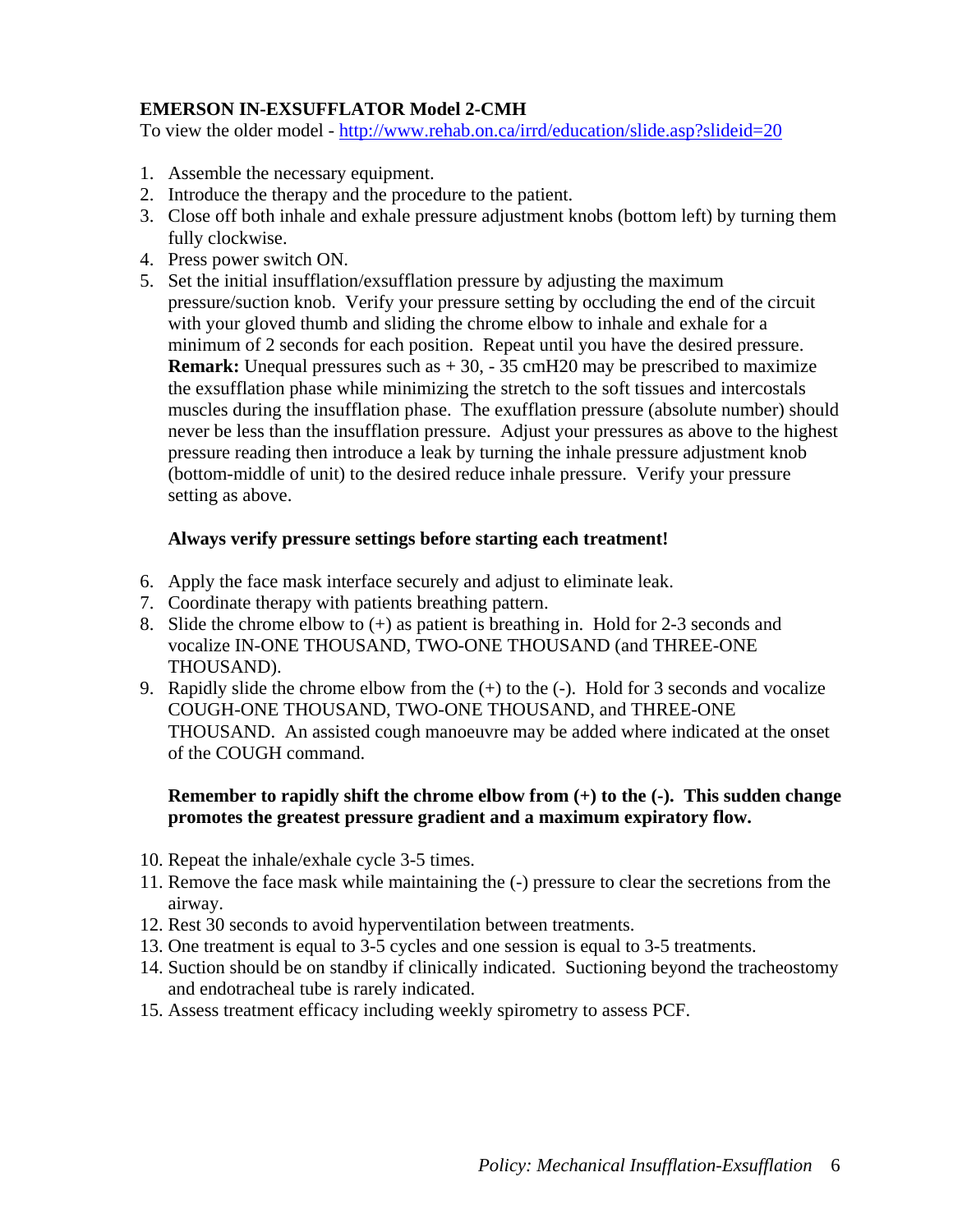# **WEANING**

- The MI-E may be discontinued if LVR with the bag is effective, achieving a PCF greater than 180 L/min and achieving airway clearance (refer to Documentation section).
- The patient is not overly fatigued when performing lung secretion clearance with the bag.
- A physician order is required to discontinue the MI-E.

## **HELPFUL HINTS**

- The insufflation / exsufflation pressure are usually the same unless one wishes to minimize the stretch to the intercostals muscles.
- A jaw trust may be required to maintain airway patency in patients with significant bulbar muscle weakness.
- MI-E with trachs and endotracheal tubes
	- $\triangleright$  Connectors must have a snug fit.
	- $\triangleright$  May require higher pressures due to the narrowing of artificial airway.
	- $\triangleright$  Best to have trach with cuff inflated to allow for inexsufflation via trach.
	- $\triangleright$  For cuffless trachs, cork the trach and use the MI-E via mask/mouth. A tight stoma is required and if the stoma is not tight you should consider having the trach changed to a cuffed trach tube.
	- $\triangleright$  Inexsufflation may be achieved via the trach site with a cuffless trach however, the patient must have excellent control of the upper airway.
	- $\triangleright$  Discard the six inch tube with 15 mm connector after each use when sputum present.

## **DOCUMENTATION**

Clinical documentation includes:

- Physician order: E.g. spirometry (FVC, FEV1, FEF & MIC, FEF with LVR) E.g. MI-E, Q4H while awake and PRN
	- +/- 40 cmH20, may increase pressures gradually;
- General respiratory assessment noting
	- $\triangleright$  Clinical indications, contra-indications and precautions;
- Initial MI-E treatment
	- $\triangleright$  Pre MI-E therapy
		- Chest assessment, FVC, FEV1, FEF  $&$  MIC, FEF with LVR (by spirometry for non intubated patients only)  $Sp0<sub>2</sub>$ , pulse rate  $\&$ MIP/MEP if all possible
		- Optional: for non intubated patients PCF sp & PCF with LVR & PCF with LVR  $&$  assisted cough manoeuvre;
	- $\triangleright$  Introduce MI-E gently
	- $\triangleright$  Post therapy
		- Treatment efficacy, relief of dyspnea and congestion, chest excursion, sputum consistency, volume, color and patient compliance, tolerance to therapy and treatment plan;
- Subsequent therapy
	- $\triangleright$  Treatment efficacy and Sp0<sub>2</sub> and pulse rate if necessary;